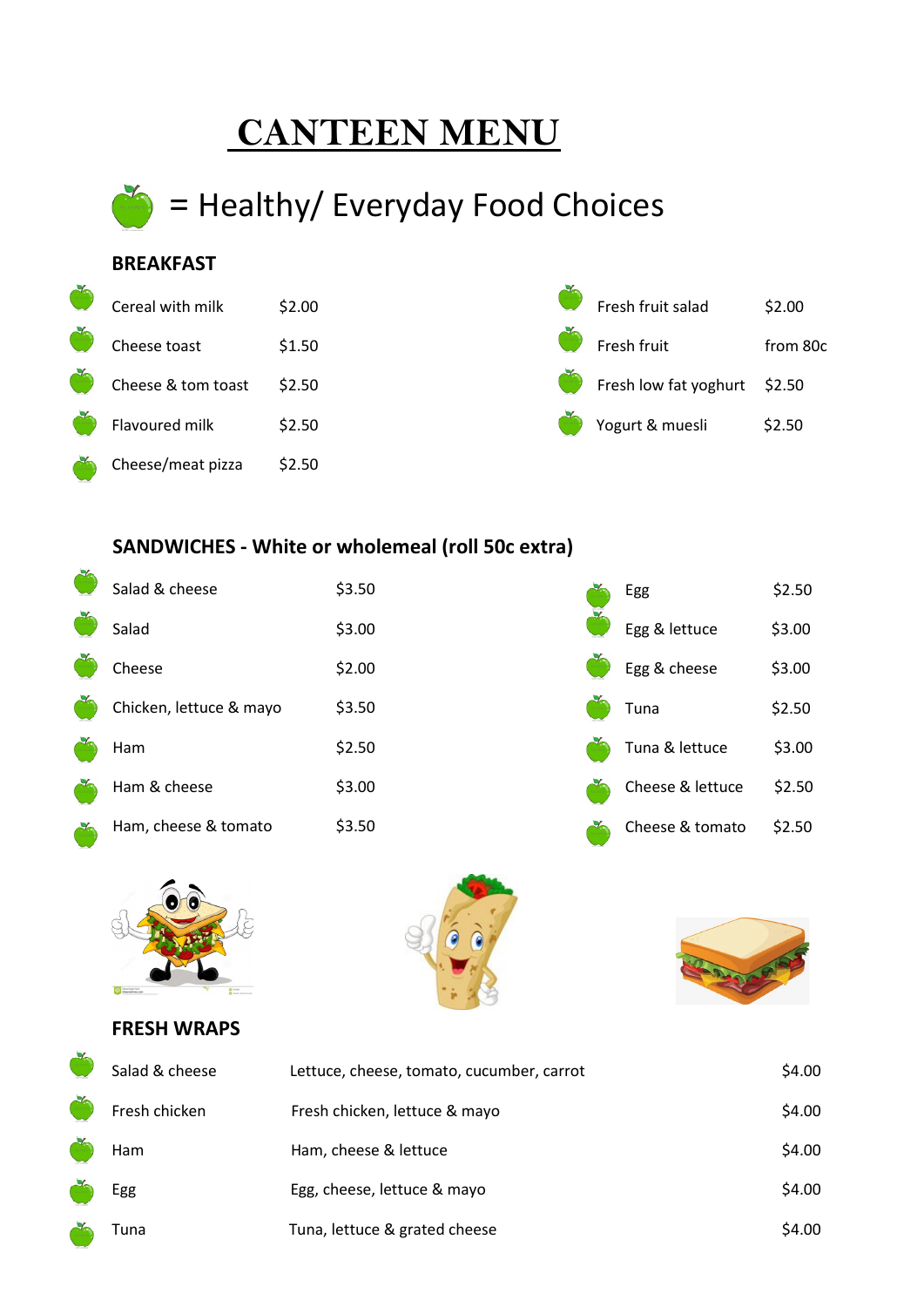### **FRESH SALAD BOXES**

Hotdog roll with sauce \$3.50

| Chicken salad                                                    | fresh chicken, tomato, lettuce, cucumber, carrot & mayo                                | \$4.00 |  |
|------------------------------------------------------------------|----------------------------------------------------------------------------------------|--------|--|
| Tuna salad                                                       | tuna, lettuce, tomato, cucumber & mayo                                                 | \$4.00 |  |
| Greek salad                                                      | lettuce, tomato, cucumber, fetta, olives & balsamic vinegar                            | \$4.00 |  |
| Garden salad                                                     | crispy lettuce, tomato, cucumber, carrot & dressing<br>(Balsamic vinegar or mayo)      | \$4.00 |  |
| Caesar salad                                                     | egg, lettuce, croutons, parmesan cheese & Caesar dressing                              | \$4.00 |  |
| Chicken Caesar                                                   | fresh chicken breast pieces, lettuce, croutons, parmesan cheese<br>and Caesar dressing | \$4.00 |  |
| Egg salad                                                        | Egg, beetroot, tomato, cucumber, lettuce, carrot & mayo                                | \$4.00 |  |
| *ALL SALADS AND DRESSINGS CAN BE CHANGED TO SUIT YOUR PREFERENCE |                                                                                        |        |  |

**PASTA PIZZA** Beef lasagne \$4.00 \$4.00 Seef lasagne \$3.50 Chicken lasagne \$4.00 \$4.00 Meat pizza \$3.50 Macaroni & cheese \$4.00 \$3.50 Spaghetti Bol \$4.00 **HOME-MADE** Penne Napolitano \$3.50 \$3.50 Vegetarian fried rice \$4.00 Stir-fry vege & rice \$4.00 \$4.00 Tuna pasta bake \$4.00 Vegetarian Hokkein Noodles \$4.00 **BURGERS/ROLLS FINGER FOODS** Chicken burger \$4.00 Fish burger \$4.00

| Chicken burger      | \$4.00 | Corn cob              | \$1.00       |
|---------------------|--------|-----------------------|--------------|
| Fish burger         | \$4.00 | Baked chilli chicken  | \$2.00       |
| Beef burger         | \$4.00 | Chicken nuggets       | 6 for \$4.50 |
| Cheese burger       | \$4.00 | <b>Baked wedges</b>   | \$3.50       |
| Chicken tender wrap | \$4.50 | Baked popcorn chicken | \$4.50       |